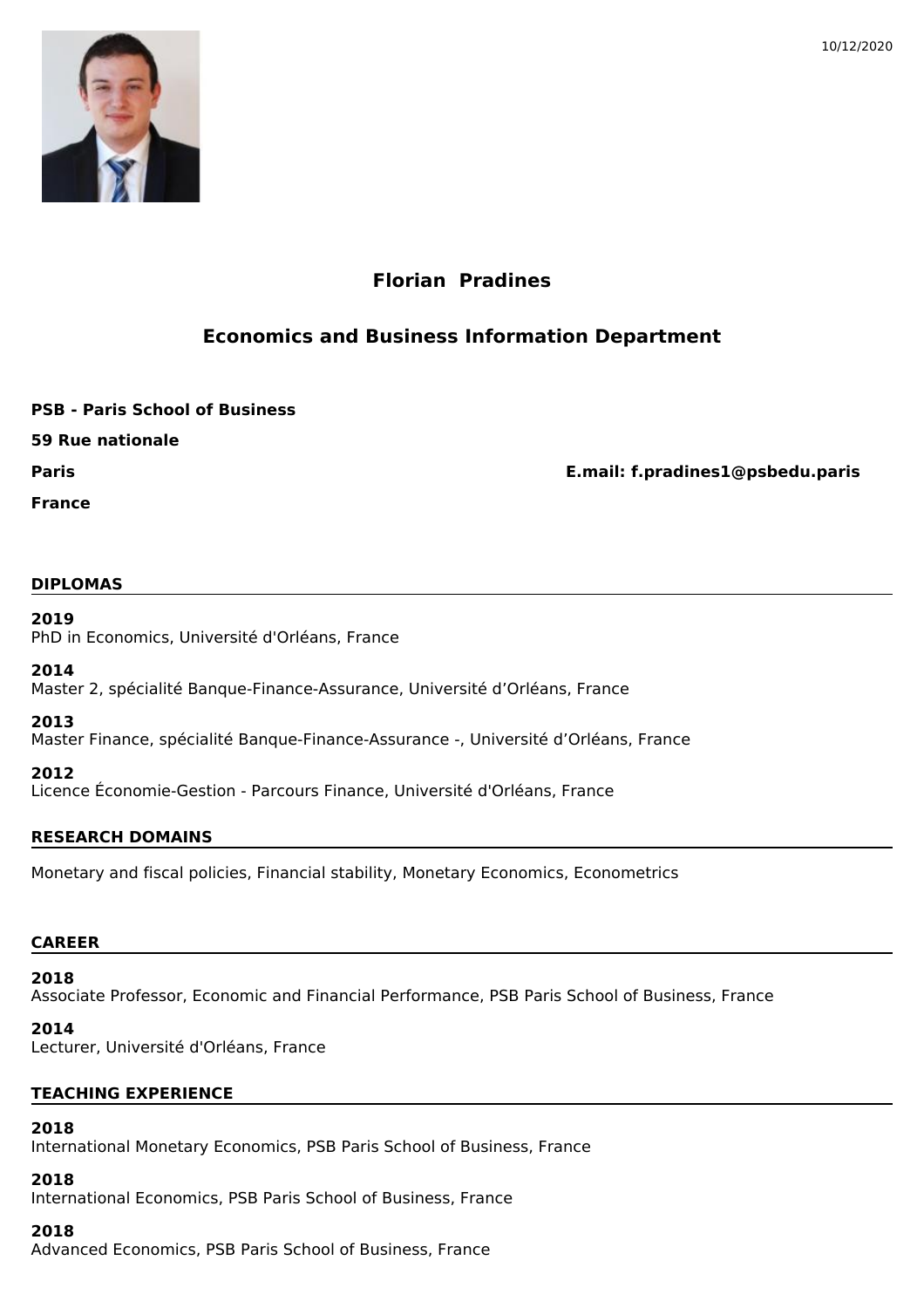#### **2018-2019**

Managerial Economics, PSB Paris School of Business, France

### **2018**

Supervision of Master Thesis, PSB Paris School of Business, France

### **2018**

International Development, PSB Paris School of Business, France

### **2014-2018**

Cyclical Fluctuations, Université d'Orléans, France

### **2014-2018**

Monetary Policy, Université d'Orléans, France

### **2014-2018**

Monetary Macroeconomics, Université d'Orléans, France

### **2014-2017**

, Université d'Orléans, France

### **SCIENTIFIC ARTICLE**

- LUCOTTE, Y., F.PRADINES, "The cost of banking crises: Does the policy framework matter?", *Journal of International Money and Finance*, February 2021, vol. 110, pp. 102290  $[1]$
- PRADINES, F., Y.LUCOTTE, J.GARCIA REVELO, "Macroprudential and monetary policies: The need to dance the Tango in harmony", *Journal of International Money and Finance*, 2020, vol. 108, pp. 102156 [2]
- PRADINES, F., G.LEVIEUGE, Y.LUCOTTE, "Central banks' preferences and banking sector vulnerability", *Journal of Financial Stability*, 2019, vol. Volume 40, pp. Pages 110-131 [3]

### **ACADEMIC COMMUNICATION**

- PRADINES, F., "The Cost of Banking Crises: Does the Policy Framework Matter?" 2019, School of Economics - Henan University, China  $[4]$
- PRADINES, F., "The Cost of Banking Crises: Does the Policy Framework Matter?" 2019, Bank of Morocco & Cadi Ayyad University, Marrakech, Morocco [5]
- PRADINES, F., "The Cost of Banking Crises: Does the Policy Framework Matter?" 2019, Stockholm School of Economics in Riga, Latvia [6]
- PRADINES, F., "The Cost of Banking Crises: Does the Policy Framework Matter?" 2018, Central Bank of Sri Lanka, Colombo, Sri Lanka [7]
- PRADINES, F., "Central Banks' Preferences and Banking Sector Vulnerability" 2016, University of Economics, Bratislava, Slovaquie. [8]
- PRADINES, F., "Central Banks' Preferences and Banking Sector Vulnerability," 2016, Johannes Gutenberg University, Mainz, Allemagne [9]
- PRADINES, F., "Central Banks' Preferences and Banking Sector Vulnerability" 2016, Faculté des Sciences Économiques, Université de Rennes 1, Rennes. [10]
- PRADINES, F., "Central Banks' Preferences and Banking Sector Vulnerability" 2016, Tallinn University of Technology, Tallinn, Estonie [11]
- PRADINES, F., "Central Banks' Preferences and Banking Sector Vulnerability" 2016, Department of Economics of the University of Ioannina, Corfu, Grèce [12]
- PRADINES, F., "Central Banks' Preferences and Banking Sector Vulnerability" 2016, CERDI Université d'Auvergne, Clermont-Ferrand [13]
- PRADINES, F., "Central Banks' Preferences and Banking Sector Vulnerability" 2016, Halle Institute for Economic Research (IWH), Halle, Allemagne [14]